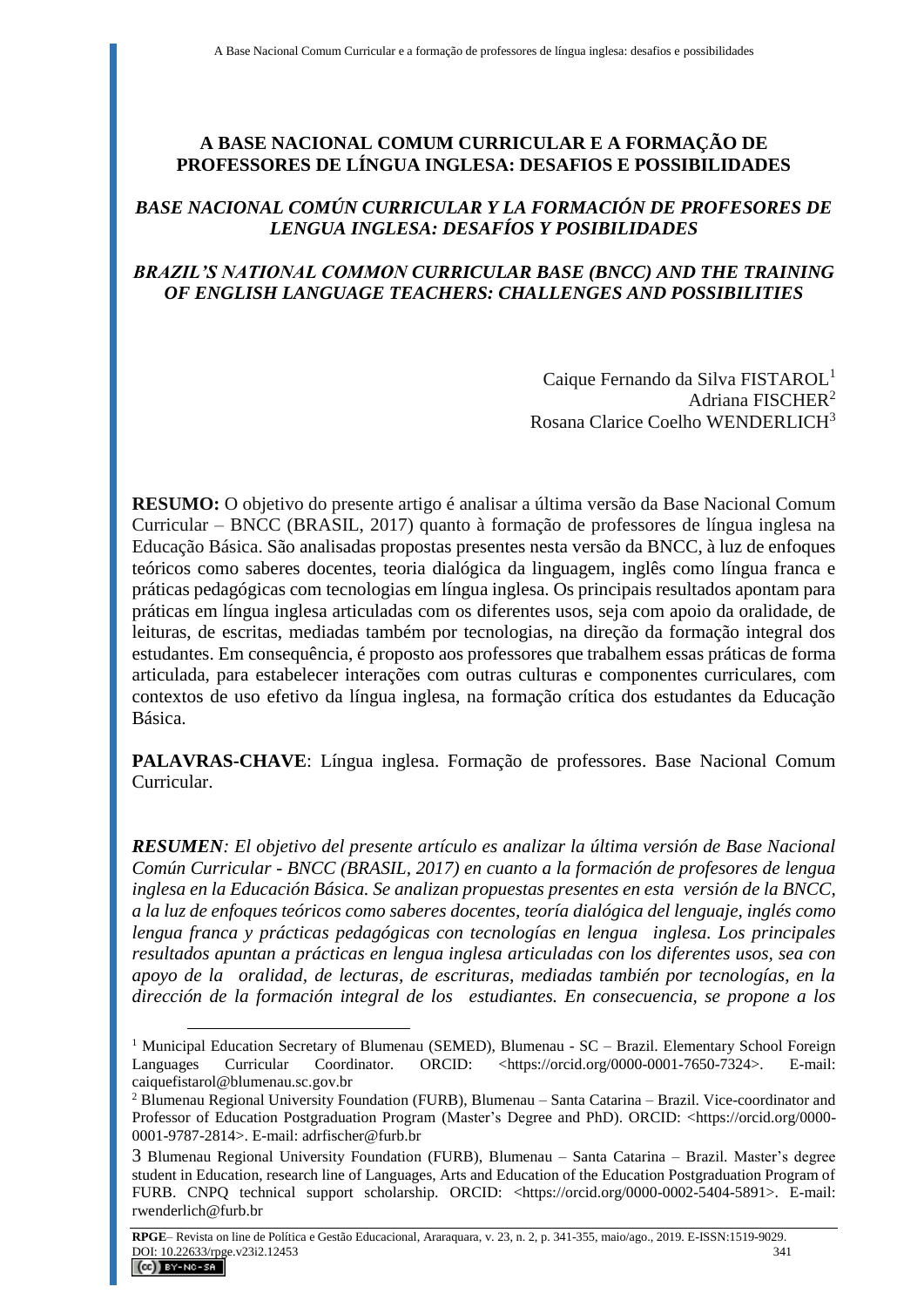*profesores que trabajen esas prácticas de forma articulada, para establecer relaciones con otras culturas y componentes curriculares, con contextos de uso efectivo de la lengua inglesa, en la formación crítica de los estudiantes de Educación Básica.*

*PALABRAS CLAVE: Lengua inglesa. Formación de profesores. Base Nacional Común Curricular.* 

*ABSTRACT: This article analyzes the latest version of Brazil's National Common Curricular Base (BNCC) (BRAZIL, 2017) regarding the training of English language teachers in Basic Education. The proposals presented on the BNCC version are analyzed in the light of theoretical approaches such as teacher knowledge, dialogical theory of language, English as a Lingua Franca and pedagogical practices with technologies in the English language. The results point to the English practices articulated with the different uses, with the support of orality, of the readings, of the writings, mediated by technologies, towards the integral formation of the students. Hence, it is proposed to teachers to work on these practices in an articulated way, in order to establish interactions together with cultures and curricular components, with contexts of effective use of the English language, in the critical formation of students of Basic Education.*

*KEYWORDS: English language. Training of English language teachers. Brazil's National Common Curricular Base.*

# **Initial considerations**

 $\overline{a}$ 

It is the responsibility of the Union to establish, in collaboration with the States, the Federal District and the Municipalities, competences and guidelines for Early Childhood Education, Elementary Education and Secondary Education, which will guide curricula and their minimum contents, (BRASIL, LDB, 1996, article 9, chapter IV).This reference [to the BNCC] is the point to reach at each stage of basic education, while curricula trace the way there (BRASIL, 2017, p. 5).<sup>4</sup>

The Brazilian Education Guidelines and Bases Law No. 9,394 (BRASIL, 1996), cited in the first excerpt of the section, points us to elements that are taken up in the National Curricular Common Base - BNCC (BRASIL, 2017) as the ideal of a common basic education to all Brazilians, without distinction of social, economic, cultural and/or regardless of geographical location, ethnic-racial, religious, linguistic, and other aspects. According to the Brazilian Constitution (BRASIL, 1988), everyone must be guaranteed the right to education,

<sup>4</sup> Cabe à União estabelecer, em colaboração com os Estados, o Distrito Federal e os Municípios, competências e diretrizes para a Educação Infantil, o Ensino Fundamental e o Ensino Médio, que nortearão os currículos e seus conteúdos mínimos, de modo a assegurar formação básica comum (BRASIL, LDB, 1996, artigo 9º, capítulo IV). Essa referência [à BNCC] é o ponto ao qual se quer chegar em cada etapa da Educação básica, enquanto os currículos traçam o caminho até lá (BRASIL, MEC, 2017, p. 5).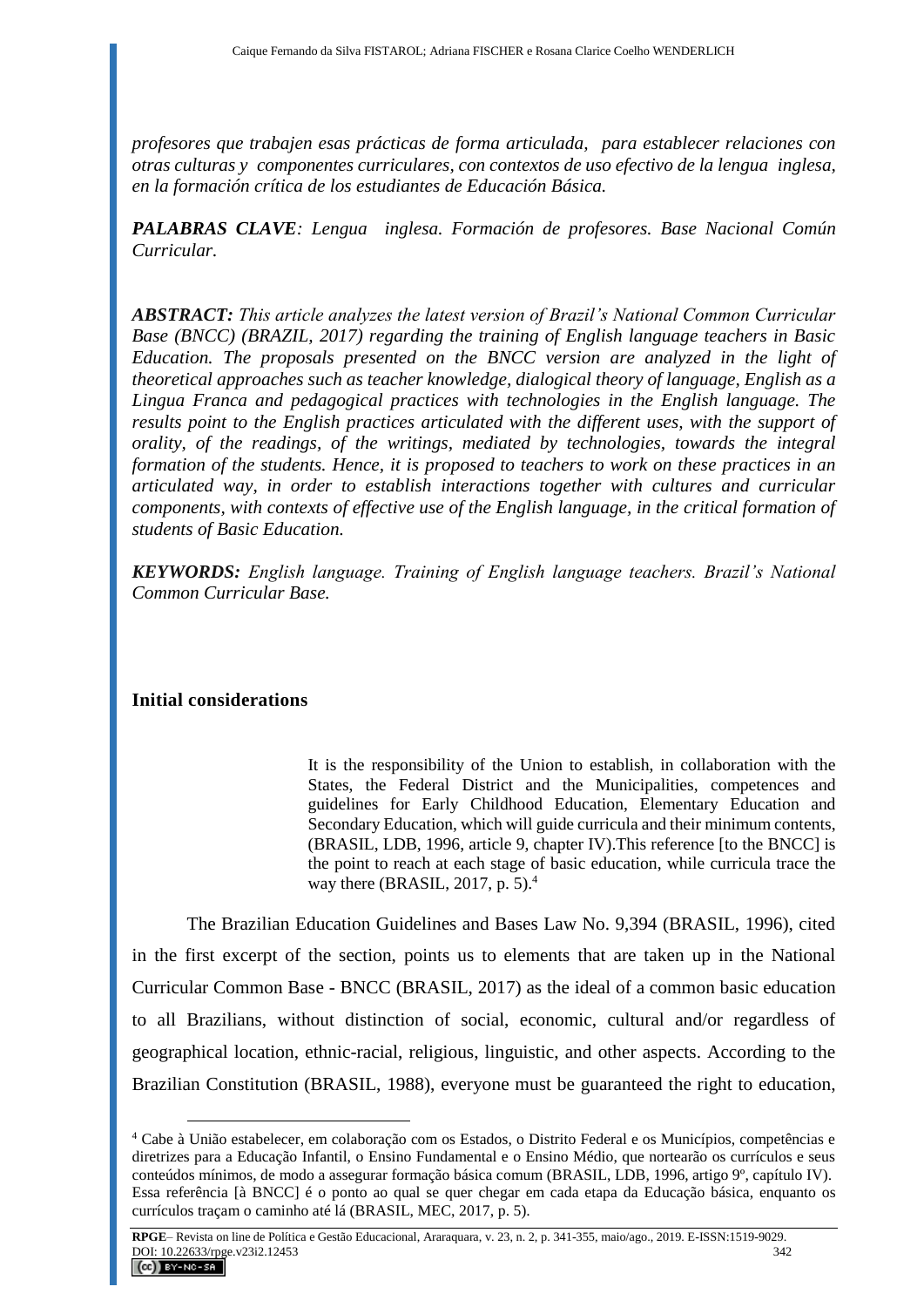which is free and of a high quality. It complements article 206, item I, the "equal conditions of access and permanence in school" for all Brazilians (BRASIL, 1988). In this sense, BNCC (BRASIL, 2017) reinforces this right from a common curriculum, and although it is already included in article 9, chapter IV of LDB No. 9.394 (BRASIL, 1996), it is the first time that Brazil has a common curricular basis, which begins to define the essential learning to which students are entitled, punctually, at the level of Basic Education. However, it will depend on the curriculum adopted by the school, the way of implementation.

According to the website of the Ministry of Education, BNCC "[...] is a normative document that defines the organic and progressive set of essential learning that all students must develop throughout the stages and modalities of Basic Education" (BRASIL , MEC, 2017, p.7). Therefore, the BNCC (BRASIL, 2017) that envisions a human and integral formation of the student of Basic Education seeks from the different social, cultural and linguistic insertions presented by these students in the school, to assure the right that this one has to learn and to develop the full exercise of citizenship. Therefore, this document is part of a dialogue that strengthens and unites educational policies at the federal, state and municipal levels and promotes the quality of education in the face of a common curriculum for all (BRASIL, 2017).

From this process, the continuous formation of teachers becomes fundamental, since new procedures, practices and knowledge will require of the teachers a different formation from that previously offered in undergraduate courses, including Pedagogy and Letters, in the Brazilian universities, as reveal the data of the research of Fistarol, Fischer and Bailer (2018). It should be noted, however, that prior to the publication of BNCC (BRASIL, 2017) other programs and continuing education courses were already being offered to Basic Education teachers by the federal government in partnership with the Brazilian states and municipalities, namely the School Learning Management Program - GESTAR I (2004) and GESTAR II (2006), Mobilization for Education Quality - PRÓ-LETRAMENTO (2008), National Pact for Literacy in the Right Age - PNAIC (2012), aimed at teachers who work in Elementary School, and the National Pact for the Strengthening of Secondary Education - PNEM (2014), aimed at high school teachers.

Based on this initial contextualization, the objective of this article is to analyze the latest version of the BNCC (BRASIL, 2017) regarding the training of English language teachers in Basic Education. The methodology is based on a qualitative approach, which is composed of speeches and excerpts that were selected from BNCC (BRASIL, 2017). Theoretical approaches that support the analyzes, in this work, falling on teacher knowledge, with the support of Tardif (2002) and Nóvoa (1995; 2009; 2011); dialogical perspective of language, based on Bakhtin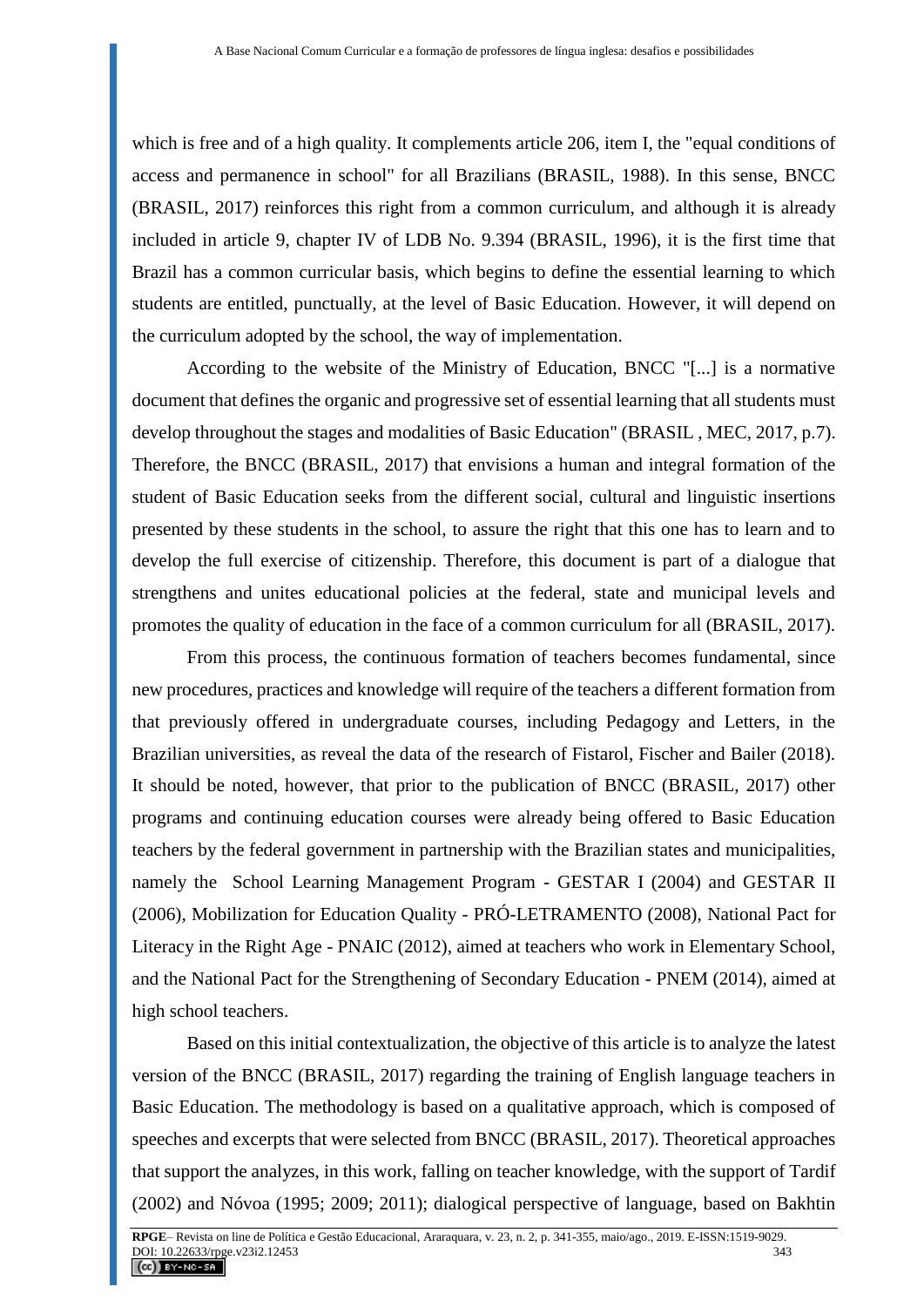(2003); the pedagogical practice in English, which is both differentiated and critical, with studies by Leffa (2008); and the English language as a source of thought transformation, based on research by Ortega (2009) and Seidlhofer (2001).

To meet the objective of this article, therefore, this is organized as follows, after this introduction: a contextual approach around "BNCC and Basic Education: general competences"; the third section addresses "teacher training, teacher learning and the use of technology"; the fourth section proposes discussions on the "place of the English language in the BNCC" and; Lastly; follow the final considerations and references.

### **BNCC and Basic Education: general competences**

 $\overline{a}$ 

The Basic Education has been the focus of intense debates, since 2014, due to the occurrence of the first elaborations of BNCC in Brazil. Public education is mainly highlighted in terms of principles, conceptions, propositions, among many other approaches that gradually emerge in the BNCC proposal. This document

> [...] began its elaboration in 2014 and had an intense participation of society. The first version of BNCC, presented in 2015, received 12 million contributions in public consultation, and gave rise to the second version in May 2016. From then on, the National Council of Secretaries of Education (Consed) and the National Union of Municipal Leaders of Education (Undime), with the support of the MEC, promoted seminars in all 27 units of the federation between June and August 2016. The seminars mobilized 9,000 teachers, managers and academics. The final version, submitted to the National Council of Education (CNE) on April 4, 1717, drew on all this discussion and went through the list of experts<sup>5</sup> (BRAZIL, 2017, s./p.).<sup>6</sup>

Thus, upon being approved and ratified by the National Education Council (CNE), BNCC for Primary Education (BRASIL, 2017) became a mandatory reference in the elaboration of the curricula of Brazilian public and private schools, with a deadline of its implementation until the year 2020 (BRASIL, 2017, s./p.). This data indicates that curricular changes in public and private schools are compulsory, since the homologation of the BNCC

**RPGE**– Revista on line de Política e Gestão Educacional, Araraquara, v. 23, n. 2, p. 341-355, maio/ago., 2019. E-ISSN:1519-9029. DOI: 10.22633/rpge.v23i2.12453 344  $(C)$  BY-NC-SA

<sup>5</sup> Disponível em: http://portal.mec.gov.br/component/content/article?id=47111. Acesso em: 04 mar. 2019.

<sup>6</sup> [...] teve o início de sua elaboração em 2014 e contou com intensa participação da sociedade. A primeira versão da BNCC, apresentada em 2015, recebeu 12 milhões de contribuições, em consulta pública, e deu origem à segunda versão, em maio de 2016. A partir daí o Conselho Nacional de Secretários de Educação (Consed) e a União Nacional dos Dirigentes Municipais de Educação (Undime), com apoio do MEC, promoveram seminários em todas as 27 unidades da federação, entre junho e agosto de 2016. Os seminários mobilizaram 9 mil professores, gestores e acadêmicos. A versão final, [submetida no dia 06/04/17] ao Conselho Nacional de Educação (CNE), valeu-se de toda essa discussão e passou pelo crivo de especialistas (BRASIL, 2017, s./p.).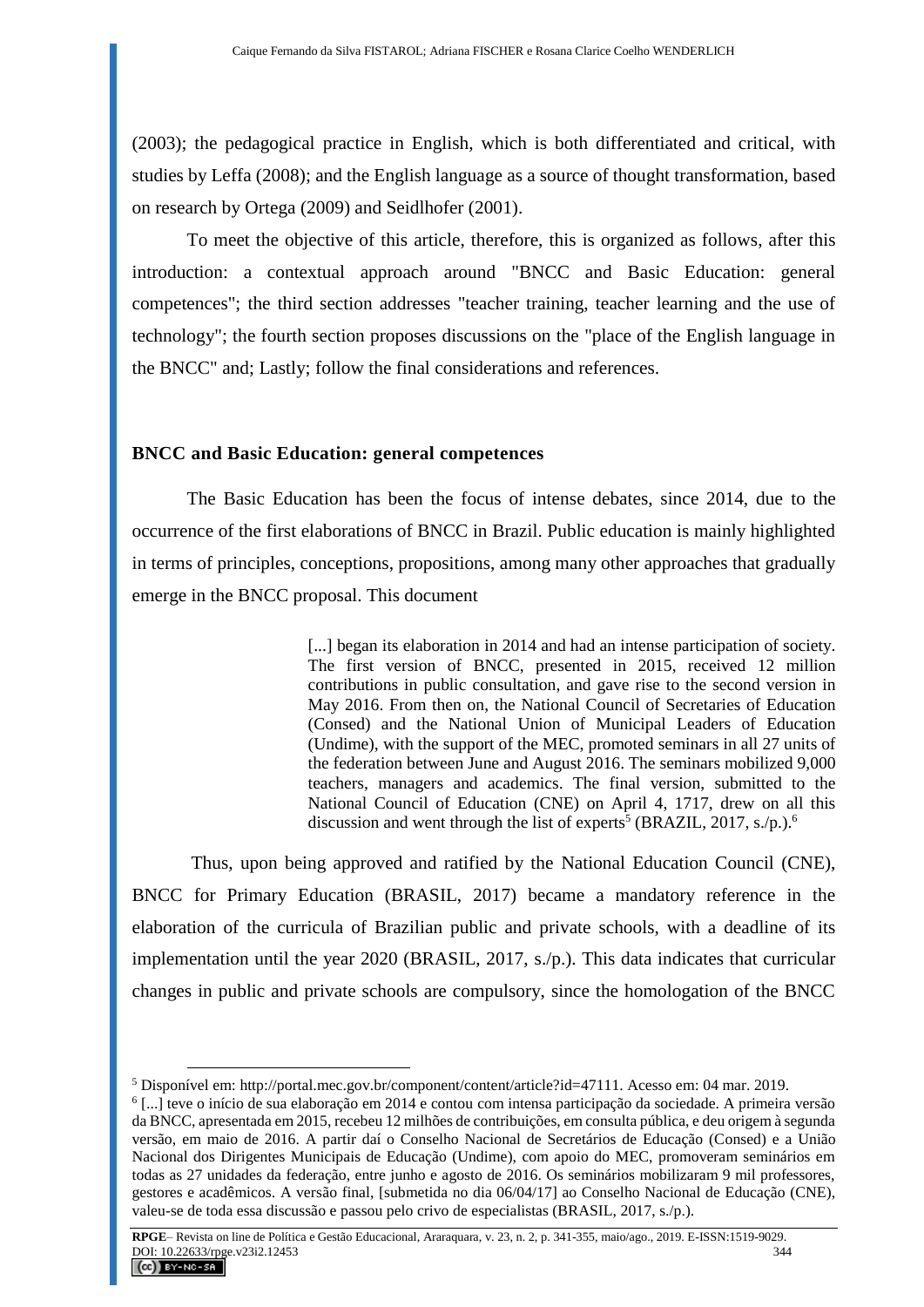document by the Ministry of Education - MEC, which foresees transformations in what refers mainly to the conception of school.

Regarding content, there is a change, since they stop guiding educational actions and begin to help students in the process of appropriating skills and abilities that contribute to overcoming the difficulties that may arise in their lives. BNCC (BRASIL, 2017) states that during Basic Education, students need to develop general cognitive and socioemotional skills including the stimulation of intellectual curiosity, the use of technologies and the appreciation of the diversity of subjects. Regarding the general competences of BNCC (BRASIL, 2017, p. 8), the document proposes that these be interrelated and deployed "in the didactic treatment proposed for the three stages of Basic Education", in order to assist in the construction of knowledge, skills development and the formation of attitudes and values, as also stated in LDB 9.394 (BRASIL, 1996).

Among the proposed competences are the valorisation and use of knowledge built in and through history, in and through the relationship with the other; the promotion of intellectual curiosity from scientific research; the development of the critical sense, from the diverse cultural manifestations; the use of different verbal and verbal-visual languages in the teaching and learning processes, in order for the subjects to produce senses with support in what they have learned; the use of technological resources, considering the various social practices of reading and writing - school and non-school; valorization and respect for the diversity of knowledge, of social, cultural and historical experiences; the position that one can and should assume before different situations in different social spheres (school, family, work), thus defending, their point of view, their values, their beliefs (BRASIL, 2017).<sup>7</sup>

The formulation of the general competences<sup>8</sup> mentioned above does not envisage the idea that teachers need to plan a specific class on these competences or turn them into a curricular component, but that they can get the students to articulate their knowledge to other skills related to different areas of the knowledge

In affirming that we should "exercise intellectual curiosity and resort to the proper approach of the sciences, including research, reflection, critical analysis, imagination and creativity, to investigate causes, to elaborate and test hypotheses, to formulate and solve problems and to invent solutions based on the knowledge of the different areas "(BRASIL,

<sup>7</sup> Available at: [http://basenacionalcomum.mec.gov.br/wp-content/uploads/2018/02/bncc-20dez-site.pdf.](http://basenacionalcomum.mec.gov.br/wp-content/uploads/2018/02/bncc-20dez-site.pdf) Access: 04 mar. 2019.

<sup>&</sup>lt;sup>8</sup> "At BNCC, competency is defined as the mobilization of knowledge (concepts and procedures), skills (practical, cognitive and social-emotional), attitudes and values to solve complex demands of everyday life, the full exercise of citizenship and the work world" (BRASIL, 2017, p. 8).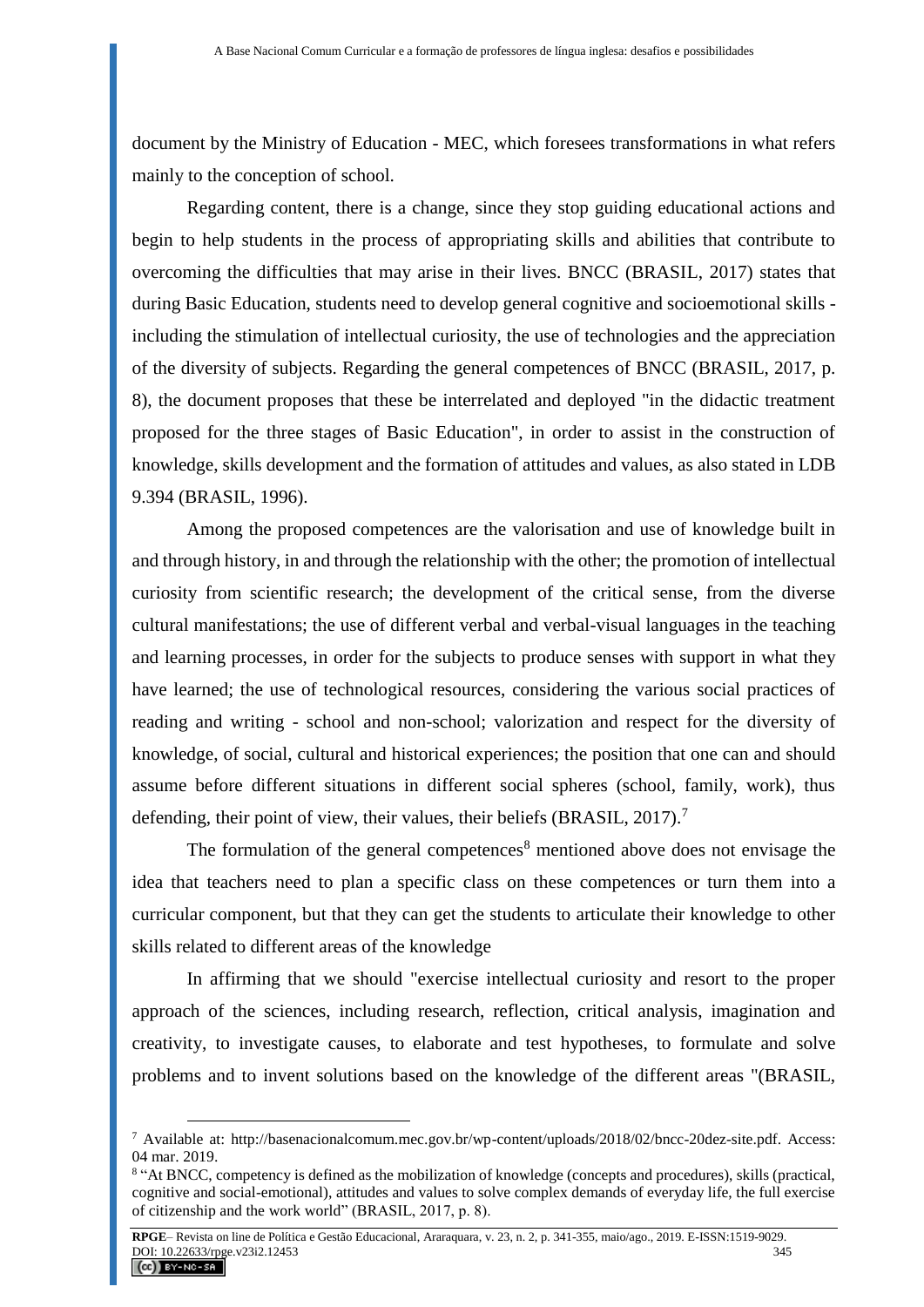2017, p.9), we observe that there is a BNCC concern about the socio-emotional development that, in order to be effective, must be materialized in school daily life, permeating curricular components and actions. Therefore, the challenges are posed, since this process affects not only the curricula, but the educational practice of teaching and learning, management, teacher training and evaluation processes.

As already presented, the main objective of the MEC, with the implementation of BNCC, is to minimize the distinctions verified in the country, resulting from aspects related to the social environment of each school. In addition, it is intended to make school and education effective through actions to value what is local and to articulate it with the global sphere. From this perspective, it requires teachers and students to relate to the knowledge that goes beyond what each discipline is usually accustomed to: an interdisciplinary work among the areas of knowledge. Therefore, it is important that both the teacher and the educational manager talk about the development of skills in the relationship between concept knowledge and social materiality from continuing training in service, in pedagogic meetings, as well as seeking to mediate knowledge with the student in the classroom, in and through verbal interaction (BAKHTIN, 2003).

As already presented, the main objective of the MEC, with the implementation of BNCC, is to minimize the distinctions verified in the country, resulting from aspects related to the social environment of each school. In addition, it is intended to make school and education effective through actions to value what is local and to articulate it with the global sphere. From this perspective, it requires teachers and students to relate to the knowledge that goes beyond what each discipline is usually accustomed to: an interdisciplinary work among the areas of knowledge. Therefore, it is important that both the teacher and the educational manager talk about the development of skills in the relationship between concept knowledge and social materiality from continuing training in service, in pedagogic meetings, as well as seeking to mediate knowledge with the student in the classroom, in and through verbal interaction

Through the actions mentioned in the previous paragraph, considering the different school contexts, understanding the competencies indicated in the BNCC for Basic Education, we discuss in the next section how the BNCC implementation articulates with language teachers training, which are the teaching skills that are most emphasized and how the use of technologies is effective in this perspective.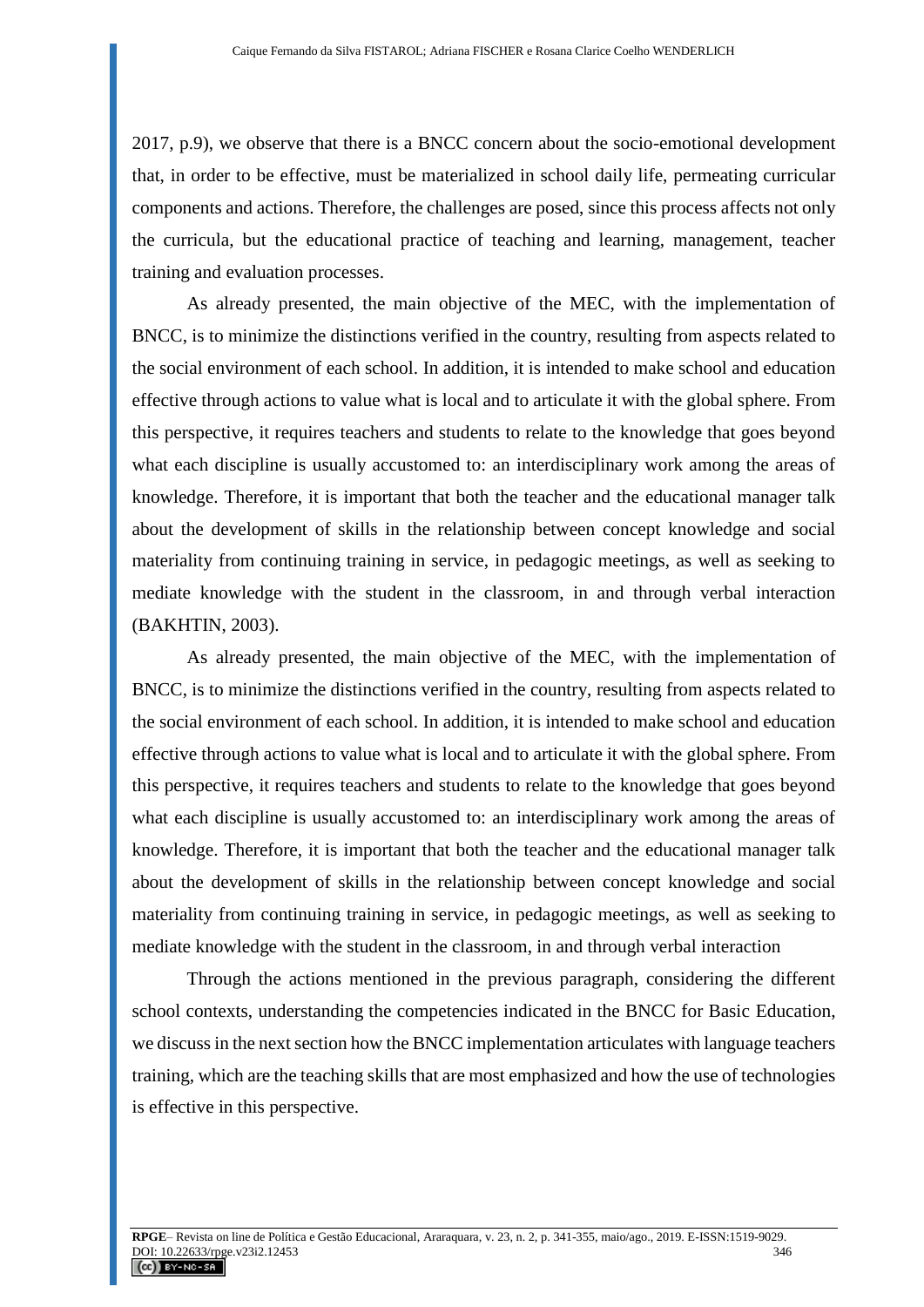#### **The training of teachers, the teaching knowledge and the use of technologies**

[...] the more a knowledge is developed, formalized, systematized, as with contemporary sciences and knowledge, the more it reveals a long and complex process of learning, which in turn demands formalization and adequate systematization (TARDIF; LESSARD; LAHAYE, 1991, p.239).<sup>9</sup>

The legitimacy of teaching knowledge and professional development is permeated by the experiences, scientific and pedagogical knowledge that constitute the teacher. In this course we must highlight "the challenges imposed by the multiplication of technologies and digital culture of recent times that have the youth as their main protagonists, bringing challenges faced by teachers to appropriate these resources" (BRASIL, 2017, p. 61).

Based on this assertion about the challenges in teacher education, this section has as fundamental aspect to deal with teacher training based on the guidelines provided by the BNCC, relating it to the teaching knowledge, especially the use of technological resources and teaching and learning processes. We assume that the training of teachers should value the knowledge of experience (TARDIF, 2002) because, through it, the subject has the possibility to reflect on their teaching practice. Interdisciplinarity will contribute in an effective way to the formation of the professional identity of the teacher, as manifested in the BNCC propositions. Jorge (2002) points out that it is necessary to have a link between the theoretical bases that support the teaching of language and the development of skills that allow the analysis and the choice of intervention contexts for teaching. In this sense, Nóvoa (1995, p.25) argues:

> formation is not built by accumulation (of courses, knowledge or techniques), but rather through a work of critical reflexivity about practices and permanent (re)construction of a personal identity. That is why it is so important to invest in the person and to give a statute to the knowledge of the experience.<sup>10</sup>

Nóvoa's words reinforce how teacher training is a complex and necessary subject to be developed within institutions and in study and research groups. This author points out the importance of expanding the cultural and scientific knowledge of the teacher, although some challenges make difficult the development of this professional and the construction of his identity individually and collectively.

On the relation with the knowledge, Tardif (2002) characterizes the teacher like

<sup>9</sup> [...] quanto mais um saber é desenvolvido, formalizado, sistematizado, como acontece com as ciências e os saberes contemporâneos, mais se revela longo e complexo o processo de aprendizagem que exige, por sua vez, uma formalização e uma sistematização adequada (TARDIF; LESSARD; LAHAYE, 1991, p. 219).

<sup>10</sup> a formação não se constrói por acumulação (de cursos, de conhecimentos ou de técnicas), mas sim através de um trabalho de reflexividade crítica sobre as práticas e de (re)construção permanente de uma identidade pessoal. Por isso é tão importante investir na pessoa e dar um estatuto ao saber da experiência.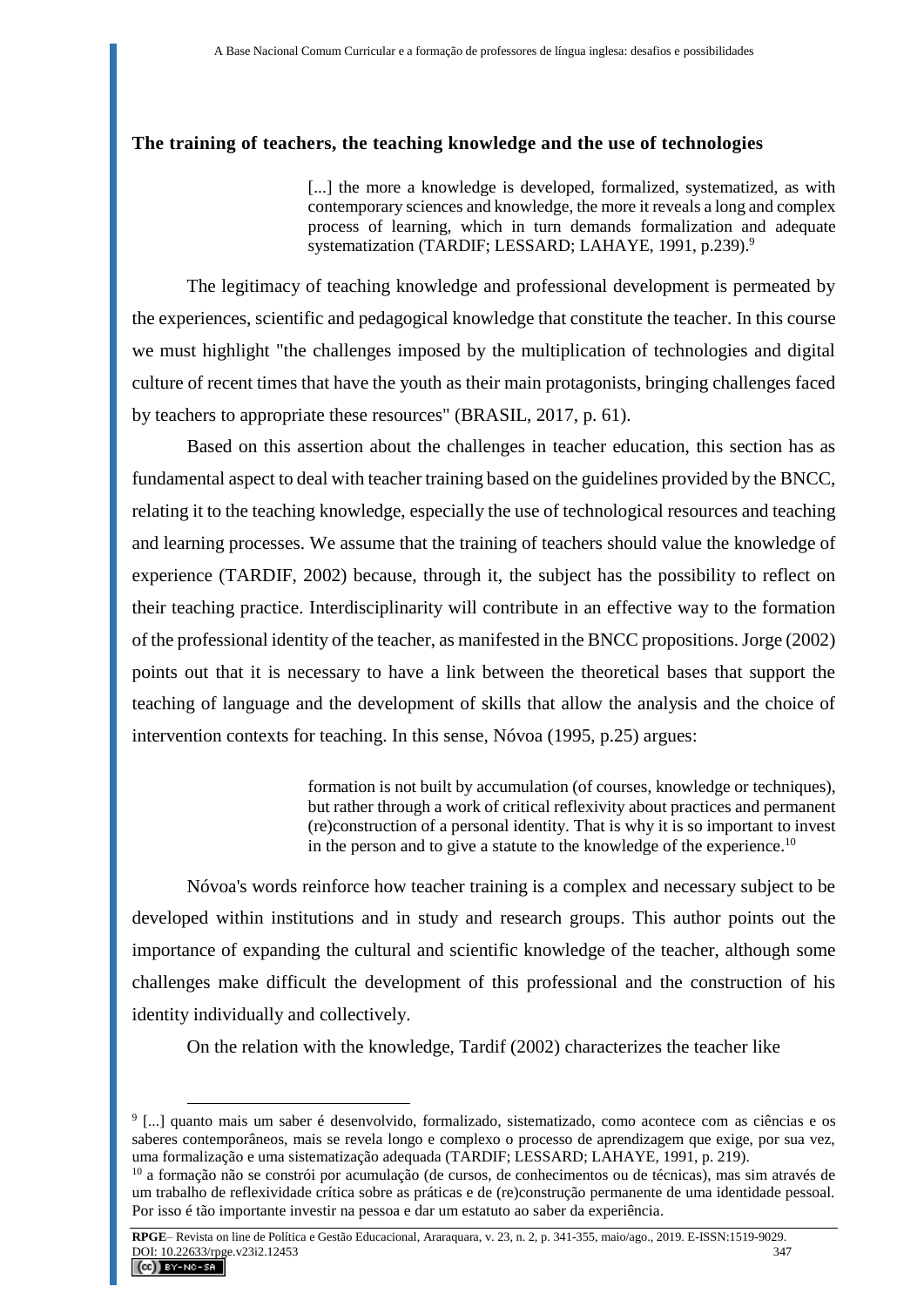[...] someone who should know his subject, his discipline and his program, and have certain knowledge about the educational sciences and pedagogy, to develop a practical knowledge based on their everyday experience with students (TARDIF, 2002, p. 39).<sup>11</sup>

Leffa (2008) argues that teaching a foreign language becomes a political action, in which the text is a product of ideological, social and political forces, with revolutionary values, a place of struggle, negotiation and change. Such an approach seeks to construct differentiated pedagogical proposals so that the student constructs himself as a critical citizen. The training of teachers, in this sense, should privilege the social reality in which it is inserted, to contextualize to teach in a meaningful way, to build elements that help and guide the students' know-how to solve daily problems, as advocated by BNCC, aiming to stimulate creativity to solve problems, collective and cooperative working, ethically and linked to citizenship.

Within this context, there is room for what has already been constructed, but the combination of knowledge and experience, aiming at modernizing national education gradually from the levels of education, aims at new possibilities for Brazilian Basic Education. Among the general competences of BNCC, as we pointed out in the previous section, two more directly emphasize innovation and technology: number 4, which stipulates the use of different languages, including digital, to express and share information, and of number 5, which determines the use and creation of digital technologies in a critical, reflexive and ethical way. In order to be a space for knowledge and learning, it is necessary for the subjects to interact in and through the culture of technological use, as a field of struggle, power, difference and meaning in the construction of knowledge (SANTOS; OKADA, 2003).

The BNCC guidelines help to recognize that the use of technological resources can aid in the development of students' cognitive and social-emotional abilities. For this reason, there is also the challenge for teacher training, to contemplate the use of these technologies, so that there is the possibility of aligning teaching practice with the expectations of students born in the digital age. We know that there are Brazilian cities where access to such technologies is nil or limited. Consequently, we need to consider the different realities in which these subjects insert themselves, live and survive. We emphasize that technologies are understood as human creations and, therefore, recognized as important allies to enhance the development of skills and abilities in the educational process (TURNES, 2014).

<sup>11</sup> [...] alguém que deve conhecer sua matéria, sua disciplina e seu programa, além de possuir certos conhecimentos relativos às ciências da educação e à pedagogia, de desenvolver um saber prático baseado em sua experiência cotidiana com os alunos (TARDIF, 2002, p. 39).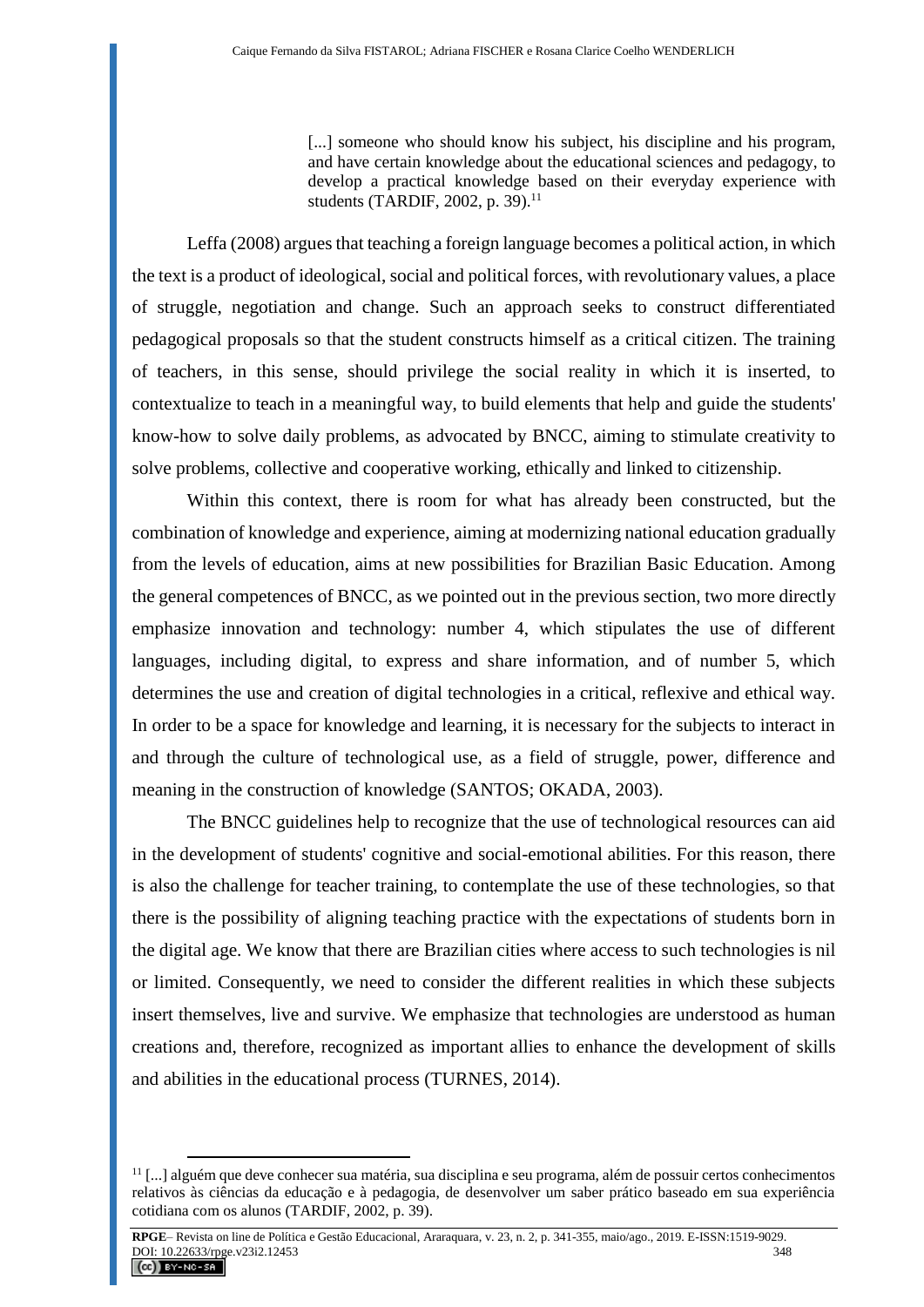Another important element, which is linked to the technologies in BNCC's general competences list, is the linguistic processes. From the Bakhtinian point of view

> the mother tongue - its vocabulary composition and its grammatical structure - does not come to our knowledge from the dictionary and grammar, but from concrete enunciations; [...] forms of language and the typical forms of utterances [...] come to our experience and our consciousness together and closely linked (BAKHTIN, 2003, p. 283).<sup>12</sup>

Therefore, it is necessary to value the students' experiences so that, in this case, language skills are developed, helping in the process of building a more solidary society with the sharing of information, experiences and ideas in their different social contexts. In this sense, with support in the dialogical perspective of language, of Bakhtin's (2003) group, the subject is an active agent of the context in which it participates, in the relation with the social world. With this, he has the possibility of transforming his environment and himself, in a dialogical relationship with others and with the texts with which he interacts constantly.

To conclude this section, we understand that the BNCC can help improve the quality of basic education in the country, as it will contribute to promote educational equity through general competencies that are related to the social reality of each context. Based on this assumption, in the next section, we discuss the specificities of BNCC proposes for the English language.

### **The place of English language at BNCC**

 $\overline{a}$ 

We believe that learning the English language allows the creation of new forms of engagement and participation of students in an increasingly globalized and pluralistic social world, as Paiva (2014) affirms, in arguing that teaching in the classroom should be a space of socialization of different cultures, problematized and resignified within different perspectives of the language as a communicative tool. With this, the study of the English language can enable everyone to access and interact with diverse or heterogeneous linguistic knowledge, contributing to the exercise of citizenship. In addition, in perspective, it enables interaction and mobility, opening new paths of knowledge construction. Ortega (2009, p. 219, our translation) argues that language is a "tool used to create thoughts, but it also transforms thinking and is a source of learning." In this context, it is the concept of lingua franca, which conceives English

 $12$  a língua materna – sua composição vocabular e sua estrutura gramatical – não chega ao nosso conhecimento a partir do dicionário e da gramática, mas de enunciações concretas; [...] as formas da língua e as formas típicas dos enunciados [...] chegam à nossa experiência e à nossa consciência em conjunto e estreitamente vinculadas (BAKHTIN, 2003, p. 283).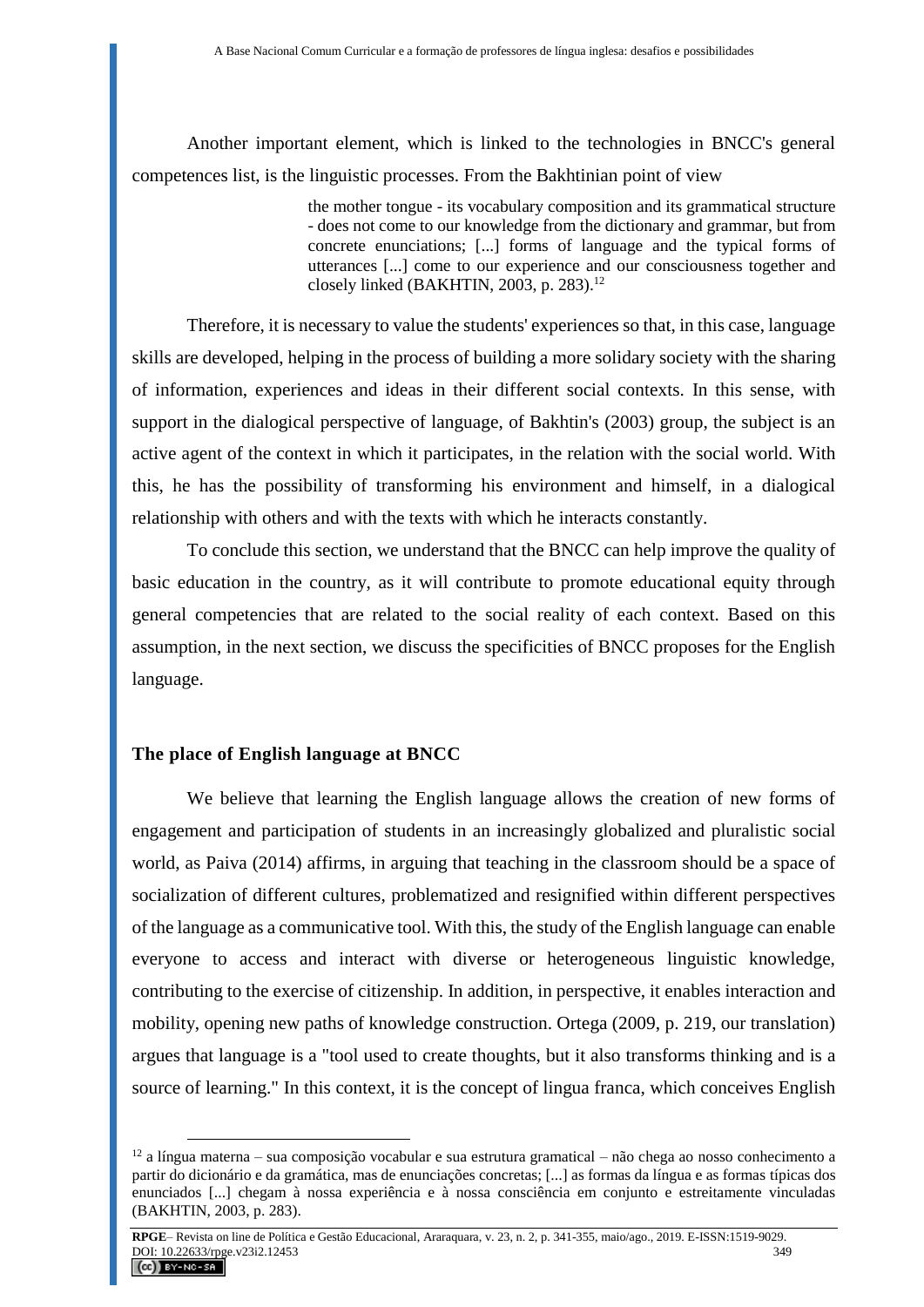as a contact language between people who do not share the same mother tongue nor the same culture; which is, according to Seidlhofer (2001), strongly linked to economic and technological development; which is also associated with different intentions of use, giving it the status of franca, without global ownership.

Faced with these aspects, the English language was defined as a compulsory language to be taught in Fundamental Education II, from the 6th to the 9th year, of all Brazilian schools by the BNCC, where there are prescriptions of some skills in this language, which students of this level need master. These skills are divided into five axes: orality, reading, writing, linguistic and grammatical knowledge, and intercultural dimension. Furthermore, a form of integrated work is foreseen and that assists in the expansion of the students' cultural and linguistic repertoire.

> It is essential to say that these axes, although treated separately in the BNCC's explication, are intrinsically linked to the social practices of English language and should be worked out in the learning situations proposed in the school context. In other words, it is the language in use, always hybrid, polyphonic and variable that leads to the study of its specific characteristics, and should not be any axis, especially that of linguistic knowledge, treated as a prerequisite for this use (BRASIL, 2017, p. 243).<sup>13</sup>

By emphasizing that the English language is approached from the social practices brought to the school context, we understand that for the teaching of the English language, we must start from the experiences that the students bring to the school, from the use that it makes in his everyday life of the English language from the reading of instruction manuals of games; of program installation; listening to music; or by exchanging messages on social networks with foreigners who speak English. In addition, it can be deduced that the student can present different dialects of the English language different of the ones used in the formal norm of the English language, which implies thinking the language as heterogeneous, as the subjects who use it also are. In order to do so, we highlight the specific competences of English language for Elementary School II, foreseen in the BNCC (BRASIL, 2017, p. 244), taking into consideration what the student already knows about the English language, that the school, in the mediation of the teacher and the student, will put into action, thus amplifying, the linguistic repertoire of this student:

 $13 \text{ E}$  imprescindível dizer que esses eixos, embora tratados de forma separada na explicitação da BNCC, estão intrinsecamente ligados nas práticas sociais de usos da língua inglesa e devem ser assim trabalhados nas situações de aprendizagem propostas no contexto escolar. Em outras palavras, é a língua em uso, sempre híbrida, polifônica e multimodal que leva ao estudo de suas características específicas, não devendo ser nenhum dos eixos, sobretudo o de conhecimentos linguísticos, tratado como pré-requisito para esse uso (BRASIL, 2017, p. 243).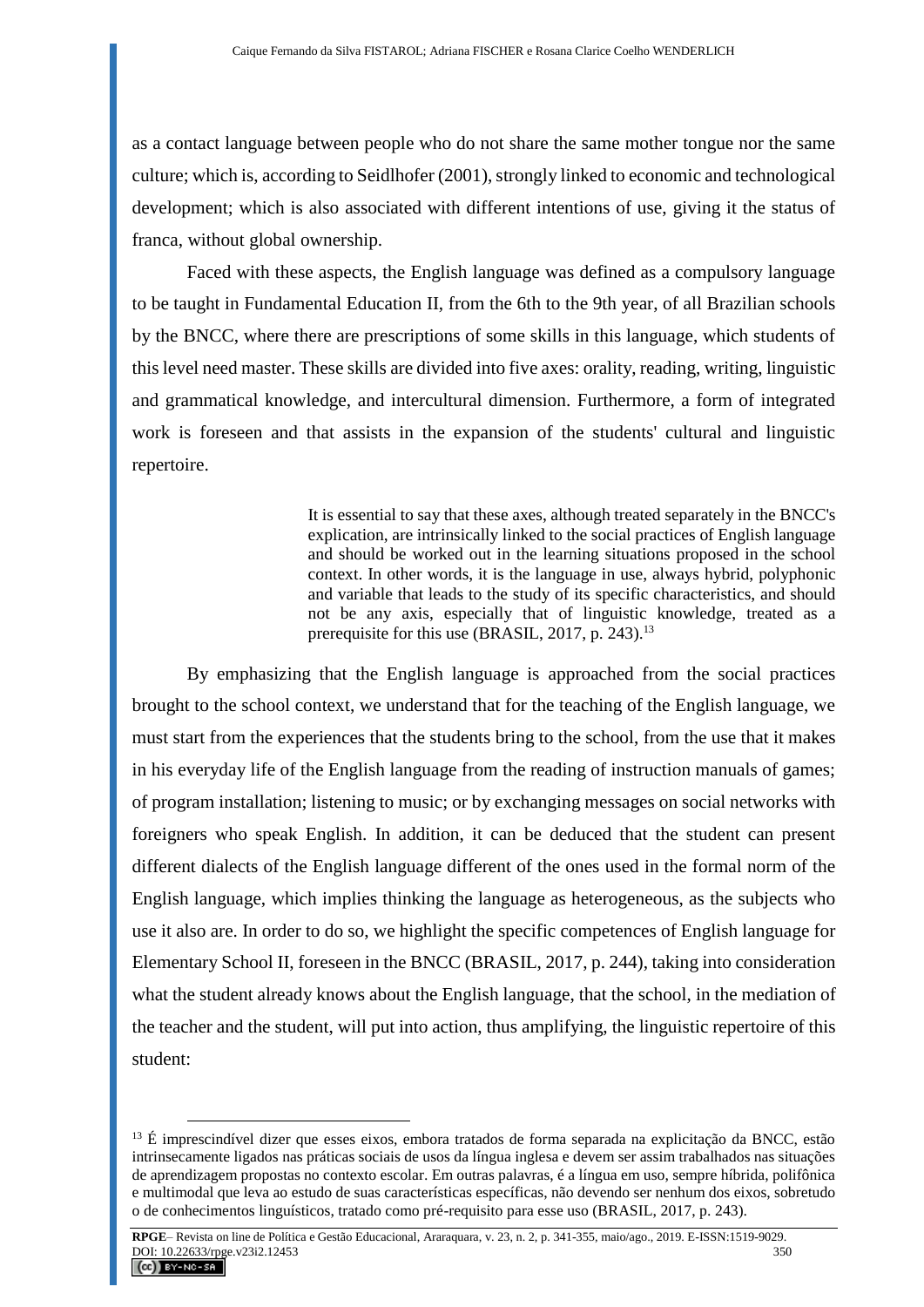1. Identify the place of self and the other in a plurilingual and multicultural world, reflecting, critically, how the learning of the English language contributes to the insertion of the subjects in the globalized world, including in the world of work.

2. Communicate in the English language, through the varied use of languages in printed or digital media, recognizing it as a tool for access to knowledge, expanding perspectives and possibilities for understanding the values and interests of other cultures and for the exercise of social protagonism.

3. Identify similarities and differences between the English language and the mother tongue/other languages, articulating them with social, cultural and identity aspects, in an intrinsic relation between language, culture and identity.

4. To develop linguistic-discursive repertoires of the English language, used in different countries and by different social groups within the same country, in order to recognize the linguistic diversity as a right and to value the heterogeneous, hybrid and variable uses emerging in contemporary societies. 5. Use new technologies, with new languages and modes of interaction, to research, select, share, position and produce meanings in English language literacy practices in an ethical, critical and responsible way.

6. To know different cultural, material and immaterial patrimonies, spread in the English language, with a view to the exercise of enjoyment and the expansion of perspectives in the contact with different artistic-cultural manifestations  $14$ 

The specific competences for the English language point to several elements that need to be considered by the teachers. Teachers will play a key role in implementing these BNCC proposals and need clarity of student context to define how the curriculum will be materialized. According to Fistarol (2018, p. 104), "the social function of the teaching profession [...] points to the importance of the teacher acting to form critical citizens and to awaken students' knowledge and interests." In addition, the teacher will have the autonomy to select the pedagogical resources to be used with the different profiles and levels of knowledge of the language by the students.

<sup>&</sup>lt;sup>14</sup> 1. Identificar o lugar de si e o do outro em um mundo plurilíngue e multicultural, refletindo, criticamente, sobre como a aprendizagem da língua inglesa contribui para a inserção dos sujeitos no mundo globalizado, inclusive no que concerne ao mundo do trabalho.

<sup>2.</sup> Comunicar-se na língua inglesa, por meio do uso variado de linguagens em mídias impressas ou digitais, reconhecendo-a como ferramenta de acesso ao conhecimento, de ampliação das perspectivas e de possibilidades para a compreensão dos valores e interesses de outras culturas e para o exercício do protagonismo social.

<sup>3.</sup> Identificar similaridades e diferenças entre a língua inglesa e a língua materna/outras línguas, articulando-as a aspectos sociais, culturais e identitários, em uma relação intrínseca entre língua, cultura e identidade.

<sup>4.</sup> Elaborar repertórios linguístico-discursivos da língua inglesa, usados em diferentes países e por grupos sociais distintos dentro de um mesmo país, de modo a reconhecer a diversidade linguística como direito e valorizar os usos heterogêneos, híbridos e multimodais emergentes nas sociedades contemporâneas.

<sup>5.</sup> Utilizar novas tecnologias, com novas linguagens e modos de interação, para pesquisar, selecionar, compartilhar, posicionar-se e produzir sentidos em práticas de letramento na língua inglesa, de forma ética, crítica e responsável. 6. Conhecer diferentes patrimônios culturais, materiais e imateriais, difundidos na língua inglesa, com vistas ao exercício da fruição e da ampliação de perspectivas no contato com diferentes manifestações artístico-culturais.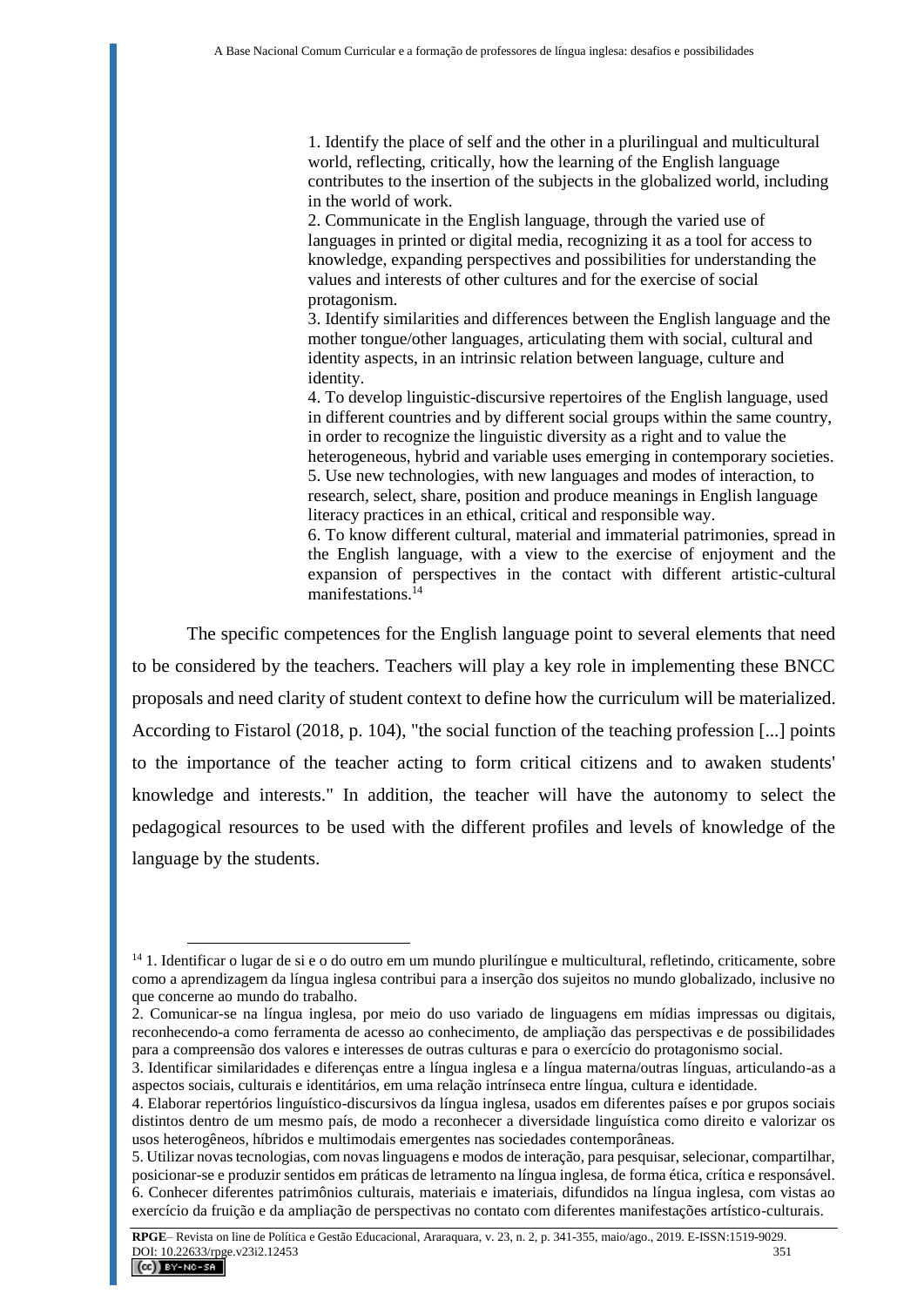To conclude, we interpret that the English language competences foreseen in BNCC indicate that the articulation between the different uses of the language is essential for the development of abilities and integral formation of the students. Therefore, it is necessary that the teachers work in an articulated way so that these competences are presented and are part of the daily life of the student.

### **From the data to possible pathways – final words**

In this article we've aimed to analyze what the latest version of BNCC (BRASIL, 2017), approved by the CNE, proposes for the training of teachers, with particularities focused on the English language, as well as challenges and possibilities for its implementation in basic education.

We reiterate that BNCC (BRASIL, 2017) intends to enable students from different locations to access knowledge that promotes education for all. Therefore, essential learning has been defined so that students have the right to basic education, and also to the school, especially to the teacher, the political commitment that he/she is responsible for, materializing the development of the competences foreseen for each level of education. This statement does not mean that the teacher is solely responsible for the implementation of the BNCC proposals (BRASIL, 2017), but he is one of the authors, who wants to be involved and committed both with particularities of the school contexts of action, as well as with the guidelines education.

In order for this process to take place, investment in teacher training is essential, as it is necessary for teachers to be aware of the guidelines established by BNCC (BRASIL, 2017) to outline the implementation strategies in their schools. In addition, it is essential to share knowledge and experience in this training process.

As we have pointed out previously, the implementation of BNCC (BRASIL, 2017) requires an interdisciplinary work, which goes beyond proposals foreseen in the organization of curricular components. Therefore, the teacher should understand that the development of competences requires linkages between knowledge about the concept of English language learning, proposed in BNCC (BRASIL, 2017) and other Education guiding documents and the social context of students.

In addition, with the analyzes, we identified that, among the general competences of BNCC (BRASIL, 2017), at least two of them deal with the theme of innovation and technology, which suggests that teacher training needs to address issues related to the use of technologies, as we have followed in several scientific researches (GONÇALVES, 2018; MENDES, 2017;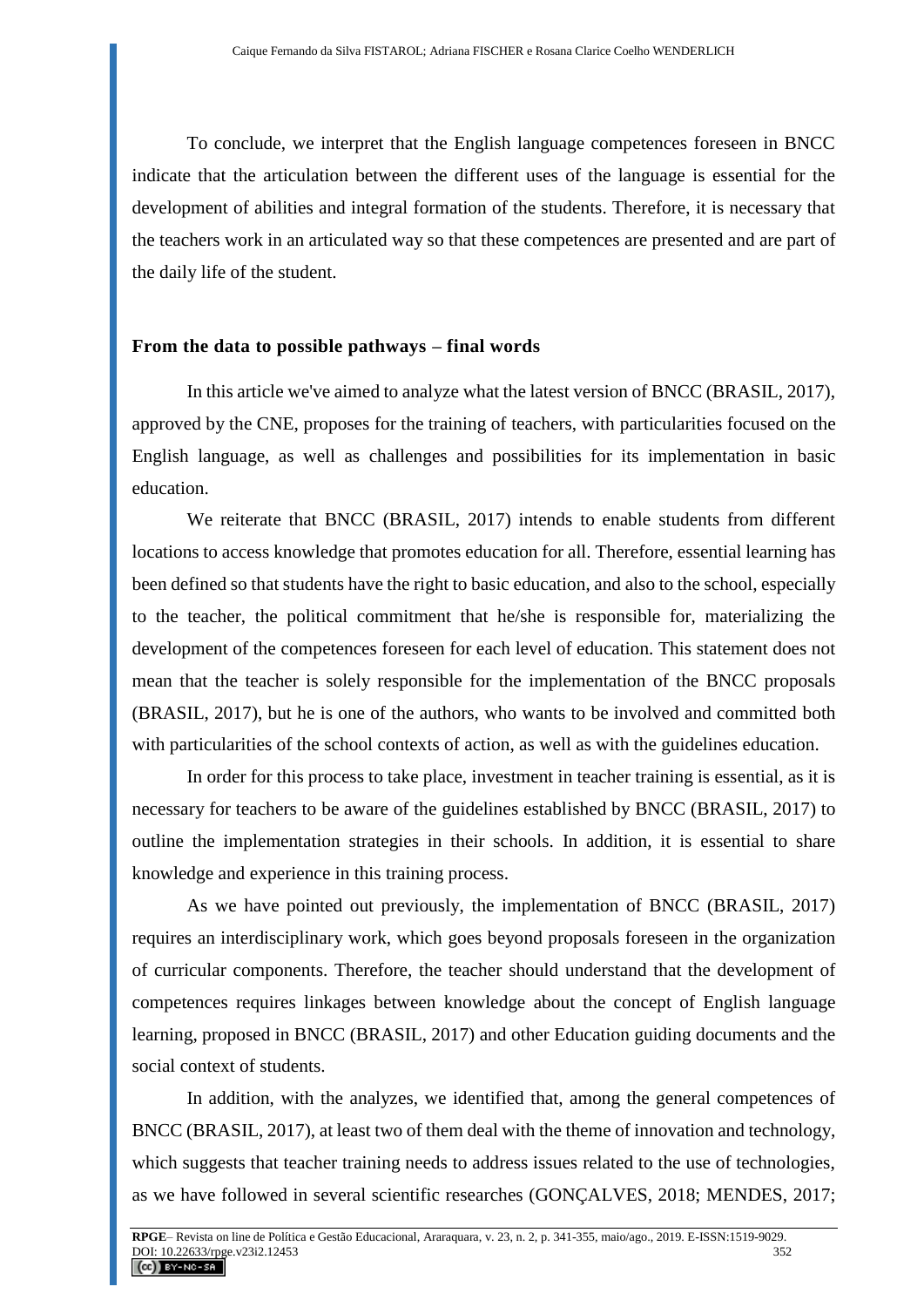LEFFA; DUARTE; ALDA, 2016; MIRANDA, 2016; KOMESU; GALLI, 2016) for the development of skills and abilities through their use and creation in a critical, reflexive and ethical way.

Depending on how teachers develop perceptions about how students interact with different technologies in the educational process, they can become a challenge or a possibility. However, we consider it necessary to use these technological tools in order to contemplate the generational expectations of students who socially coexist with these instruments (cell, tablet, computer, among others), as well as, when considering the English language as a lingua franca, with other cultures, with contexts of effective use of this language, in the formation of students of Basic Education. On the other hand, there is no denying that there is the challenge, also, of access of the students and of the schools themselves to the technologies.

The English language, foreseen at BNCC (BRASIL, 2017), as an obligatory language to be taught in Fundamental Education II, can also be considered an element of social demand, since the use of this language allows interaction and mobility in a social globalized world, in which borders are increasingly tenuous and enlarged. With this, the study of the English language contributes to the exercise of citizenship insofar as it expands the cultural and linguistic repertoire of the students. In the BNCC (BRASIL, 2017), as already mentioned, it is proposed that students expand this repertoire, also starting from skills related to orality, reading, writing, linguistic and grammatical knowledge, and the intercultural dimension. Consequently, they require the articulation and recognition of the importance of these axes by teachers, who are agents of social transformation.

We note that BNCC (BRASIL, 2017) emphasized the importance of formation of individuals who can learn to relate to their experiences and social realities, be able to resolve conflicts, be creative in reinventing themselves in the face of crises and overcome them, and above all , seek to build a more supportive society.

We emphasize that BNCC (BRASIL, 2017) aims at education based on the principles of equity and social justice. In order for this proposal to become effective, it is imperative that its implementation form considers these principles, enabling all citizens to have access to the knowledge indicated by BNCC (BRASIL, 2017).

**ACKNOWLEDGMENTS**: We thank the Municipal Secretary of Education of Blumenau, Ms. Patrícia Lueders, the Director of Basic Education, Ms. Maria Luiza Oliveira and Director of Early Childhood Education, Ms. Angela Maria Simão Hoemke for the teacher formation movements and professional development of the Municipal Network of Blumenau.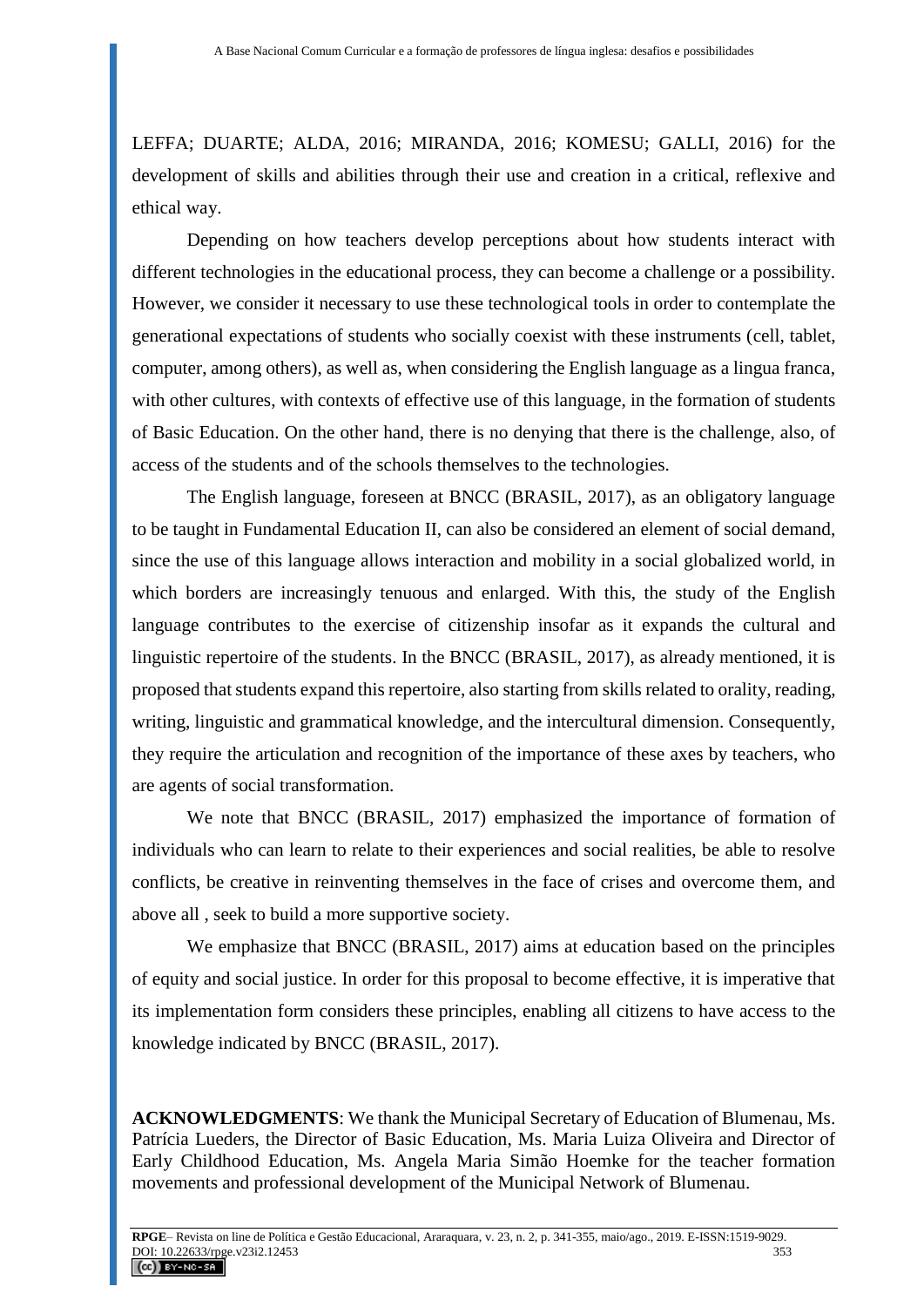# **REFERENCES**

# BAKHTIN, M. **Estética da criação verbal.** 4. ed. São Paulo: Martins Fontes, 2003.

BRASIL. **Constituição da República Federativa do Brasil de 1988.** [recurso eletrônico]. Brasília: Supremo Tribunal Federal, Secretaria de Documentação, 2018. Disponível em: http://www.stf.jus.br/arquivo/cms/legislacaoconstituicao/anexo/cf.pdf. Acesso em: 17 mar. 2019.

# BRASIL. **LEI Nº 9.394 de 20 de dezembro de 1996.** Disponível em:

http://portal.mec.gov.br/seesp/arquivos/pdf/lei9394\_ldbn1.pdf. Acesso em: 25 jul. 2018.

### BRASIL. **Programa Gestão da Aprendizagem Escolar** - GESTAR I (2004) e II (2006). Disponível em:

[http://portal.mec.gov.br/index.php?option=com\\_docman&view=download&alias=446](http://portal.mec.gov.br/index.php?option=com_docman&view=download&alias=446-apresentacao-geral-gestar-2-2009&category_slug=documentos-pdf&Itemid=30192) [apresentacao-geral-gestar-2-2009&category\\_slug=documentos-pdf&Itemid=30192.](http://portal.mec.gov.br/index.php?option=com_docman&view=download&alias=446-apresentacao-geral-gestar-2-2009&category_slug=documentos-pdf&Itemid=30192) Acesso em: 07 jul. 2016.

BRASIL. **Pró-Letramento:** Programa de Formação Continuada de Professores dos Anos/Séries Iniciais do Ensino Fundamental: alfabetização e linguagem. – ed. rev. e ampl. incluindo SAEB/Prova Brasil matriz de referência/ Secretaria de Educação Básica – Brasília: Ministério da Educação, Secretaria de Educação Básica, 2008.

BRASIL. **Pacto Nacional pela Alfabetização na Idade Certa** – PNAIC. 2012. Disponível em: [http://pacto.mec.gov.br/o-pacto.](http://pacto.mec.gov.br/o-pacto) Acesso em: 07 jul. 2016.

BRASIL. **Pacto Nacional pelo Fortalecimento do Ensino Médio** - PNEM. 2014. Disponível em:

http://pactoensinomedio.mec.gov.br/index.php?option=com\_content&view=article&id=22. Acesso em: 07 abr. 2019.

BRASIL. **Base Nacional Comum Curricular.** Ministério da Educação (MEC), Brasília, 2017. Disponível em

http://basenacionalcomum.mec.gov.br/documento/BNCCAPRESENTACAO.pdf. Acesso em: 04 mar. 2019.

FISTAROL, C. F. da S. **Letramentos acadêmicos no curso de letras:** práticas em inglês na voz de licenciandas. 2018. Dissertação (Mestrado em Educação) - Universidade Regional de Blumenau, Blumenau, 2018.

FISTAROL, C. F. S., FISCHER, A., BAILER, C. O processo de estágio na formação docente de professores de língua inglesa: um olhar de licenciandas de um curso de Letras. **Revista Ibero-Americana de Estudos em Educação**, v. 13, p. 623-637, 2018. Disponível em: https://periodicos.fclar.unesp.br/iberoamericana/article/view/11333/7361. Acesso em: 23 fev. 2019.

GONÇALVES, K. **Práticas de letramentos acadêmicos com tecnologias digitais**: tensões, sentidos e expectativas de professores formadores em um LIFE. Blumenau, 2018. Dissertação (Mestrado em Educação), Universidade Regional de Blumenau, Blumenau, 2018.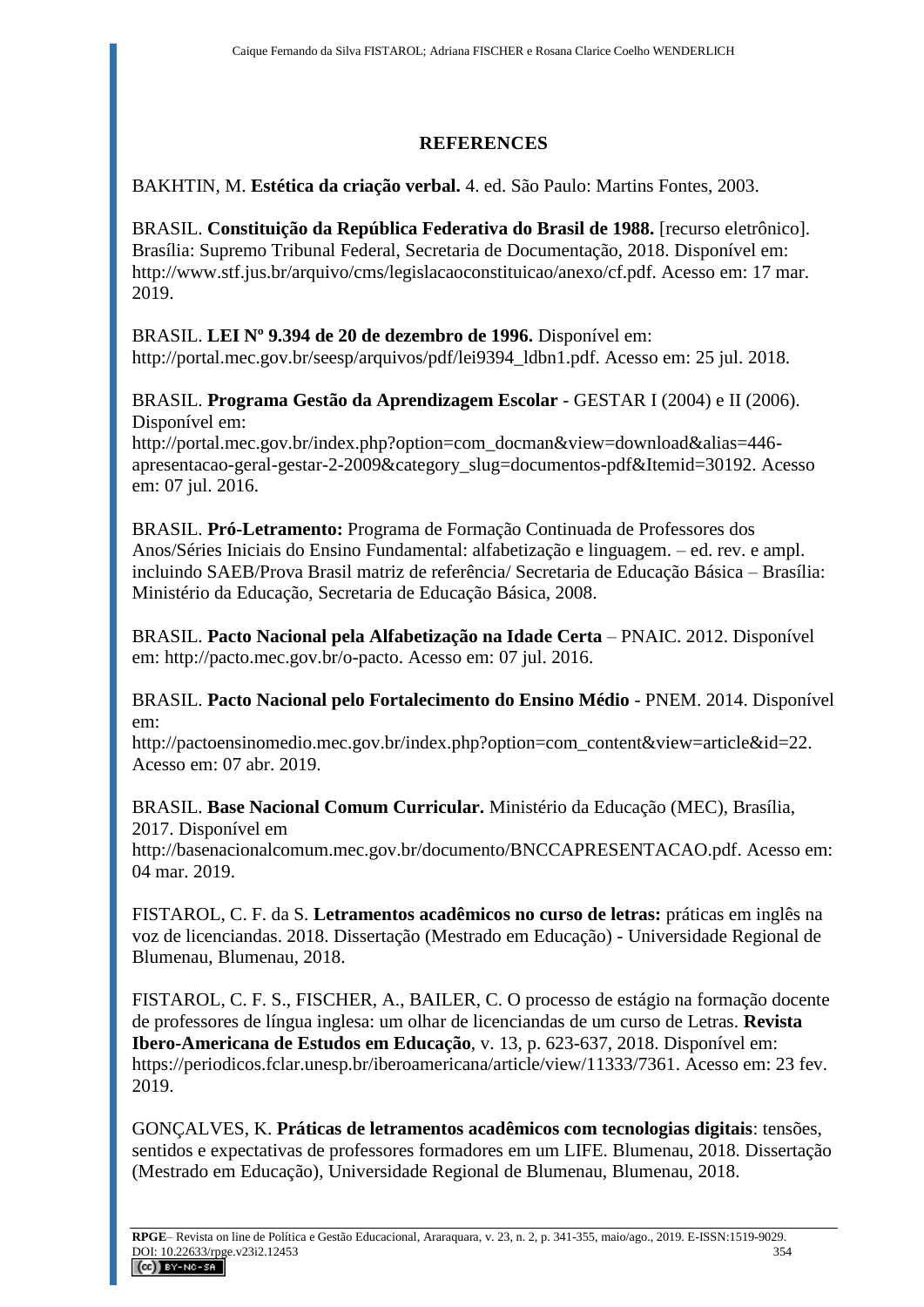JORGE, M. L. O ensino de inglês em turmas grandes. Ensino de língua estrangeira. **APLIEMGE Newsletter**. V. 7, n. 4. Dezembro, 2002.

KOMESU, F. C.; GALLI, F. C. S. Práticas de Leitura e escrita em contexto digital: autoria e(m) novos mídiuns. **Revista da ABRALIN**, v.15, n.2, p. 165-185, jul./dez. 2016. Disponível em: revistas.ufpr.br/abralin/article/download/47889/28824. Acesso em: 03 ago. 2016.

LEFFA, V. J. (Org.). **O professor de línguas estrangeiras**: construindo a profissão. 2. ed., Pelotas: EDUCAT, 2008.

LEFFA, V. J.; DUARTE, G. B.; ALDA, L. S. A sala de aula invertida: o que é e como se faz. *In:* JORDÃO, C. M. (Org.). **A linguística aplicada no Brasil**: rumos e passagens. Campinas: Pontes Editores, p. 365-386, 2016.

MENDES, M.A. **Letramentos acadêmicos na educação profissional e tecnológica**: práticas de docentes com tecnologias digitais. 2017. Dissertação (Mestrado). Universidade Regional de Blumenau. Blumenau, SC.

MIRANDA, F. D. S. S. **Letramentos (en)formados por relações dialógicas na universidade:** (res)significações e refrações com tecnologias digitais. 2016. Tese (Doutorado) -. Universidade Estadual de Campinas, Instituto de Estudos da Linguagem. Campinas, 2016.

NÓVOA, A. (Coord.). **Os professores e a sua formação**. 2. ed. Lisboa: Dom Quixote, 1995.

NÓVOA, A. **Professores:** Imagens do futuro presente. Lisboa: Educa, 2009.

NÓVOA, A. Docência universitária e contemporaneidade. *In:* **VII CONGRESSO INTERNACIONAL DE EDUCAÇÃO**, Profissão docente: há futuro para esse ofício? Porto Alegre. Conferência de abertura. 2011.

ORTEGA, L. **Understanding second language acquisition**. London: Hodder Arnold, 2009.

PAIVA, V. L. M. de O. **Aquisição de segunda língua**. São Paulo: Parábola Editorial, 2014.

SANTOS, E. O. DOS; OKADA, A. L. P. A construção de ambientes virtuais de aprendizagem: por autorias plurais e gratuitas no ciberespaço. *In:* ANPED, GT: Educação e Comunicação. n. 16, Poços de Caldas, 2003. **Anais [...]** Disponível em: http://26reuniao.anped.org.br/trabalhos/edmeaoliveiradossantos.pdf. Acesso em: 10 jan. 2019.

SEIDLHOFER, B. Closing a conceptual gap: the case for a description of English as a lingua franca. **International Journal of Applied Linguistics**, Oslo, v. 11, n. 2, p. 133-158, 2001.

TARDIF, M. **Saberes docentes e formação profissional.** Petrópolis. RJ: Vozes, 2002.

TARDIF, M.; LESSARD, C.; LAHAYE, L. Os professores face ao saber: Esboço de uma problemática do saber docente. **Teoria & Educação.** n. 4, Porto Alegre, p. 215-233, 1991.

TURNES, L. **Pesquisa e pós-graduação: um estudo de caso sobre os usos das tecnologias por parte de doutorandos do PPGE/UFSC**. Dissertação (Mestrado em Educação) –